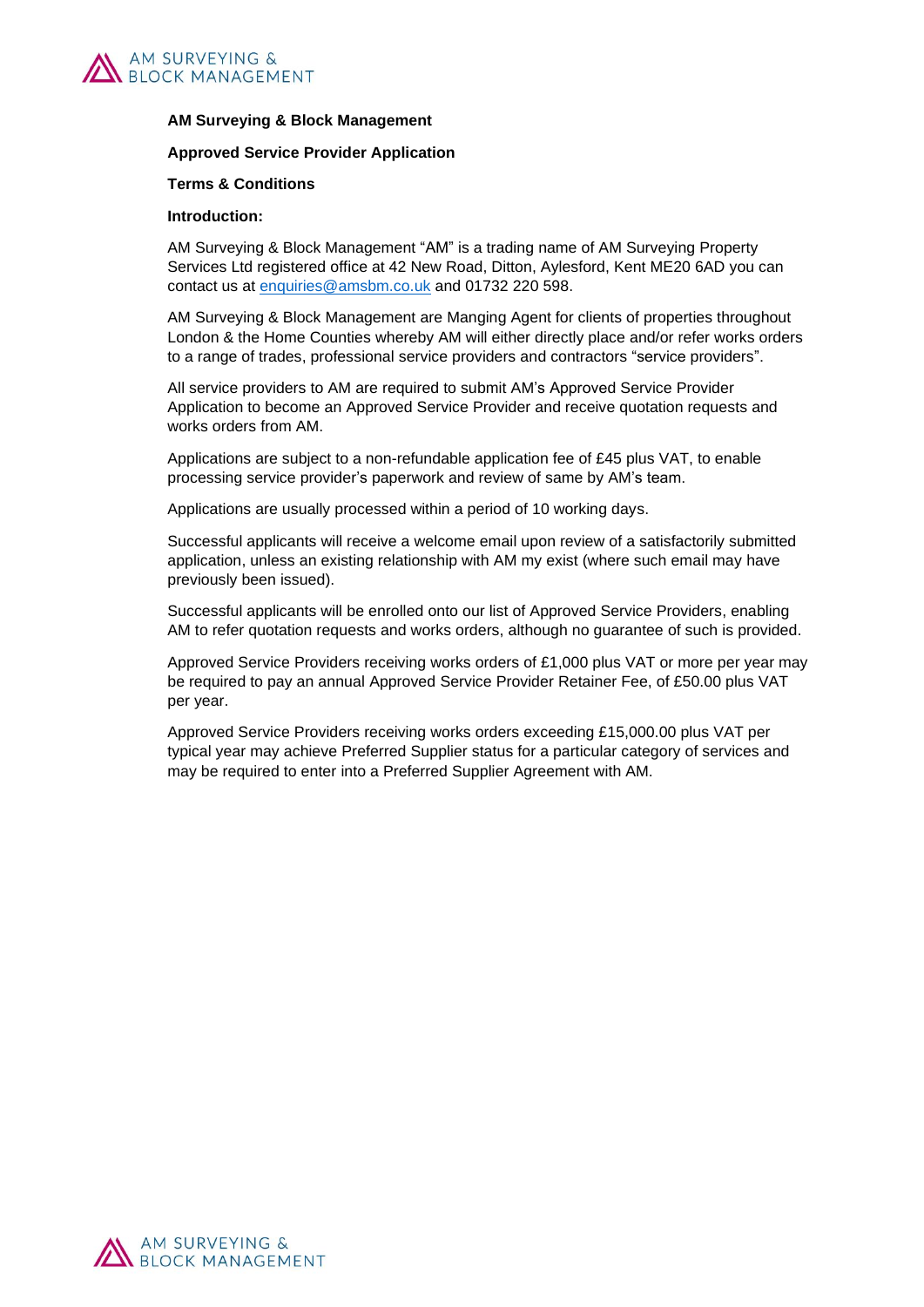# AM SURVEYING &<br>BLOCK MANAGEMENT

# **VETTING SERVICE PROVIDERS**

#### **1. POLICY**

VETTING SERVICE PROVIDERS<br>1. POLICY<br>This policy applies to all service providers carrying out works on behalf of AM Surveying and<br>Block Management. All works must be undertaken by an Approved Service Provider. An Approved 1. POLICY<br>This policy applies to all service providers carrying out works on behalf of AM Surveying and<br>Block Management. All works must be undertaken by an Approved Service Provider. An Approved<br>Service Provider is any pe Service Provider is any person or company who undertakes work on AM Surveying and Block This policy applies to all service providers carrying out works on behalf of AM Surveying and<br>Block Management. All works must be undertaken by an Approved Service Provider. An Approved<br>Service Provider is any person or co Block Management. All works must be undertaken by an Approved Service Provider. An Approved<br>Service Provider is any person or company who undertakes work on AM Surveying and Block<br>Management's behalf following the vetting construction, demolition, alteration, refurbishment, emergency repairs and professional services such as legal and accounting and similar services.

## **2. LEGISLATION & RELATED DOCUMENTS**

Health and Safety at Work Act 1974 Management of Health and Safety at Work Regulations 1999 Construction (Design and Management) Regulations 1994 Managing Contractors – Health and Safety Executive Guidance

#### **3. PROCEDURE**

#### **General**

- 1. All Approved Service Providers who carry out any maintenance, service, repair or building<br>type works are to be managed in accordance with these terms & conditions. I<br>All Approved Service Providers who carry out any maintenance, service,<br>type works are to be managed in accordance with these terms & conditions.<br>All contractors engaged in **major works** on behalf of AM Surve
- out the relevant form (Contractors Questionnaire 3.5, available upon request) to<br>ensure they meet the minimum requirements for our major works approved contractors<br>register.<br>3. All company's/contractors used for ongoing ensure they meet the minimum requirements for our major works approved contractors 2. All Approved Service Providers who carry out any maintenance, service, repair or building<br>1. All Approved Service Providers who carry out any maintenance, service, repair or building<br>1. All contractors engaged in **major** All Approved Service Providers who carry out any maintenance, service, repair or building<br>type works are to be managed in accordance with these terms  $\&$  conditions.<br>All contractors engaged in **major works** on behalf of type works are to be managed in accordance with these terms & conditions.<br>All contractors engaged in **major works** on behalf of AM Surveying and Block<br>Management must be approved and appointed in accordance with company po All contractors engaged in **major works** on behalf of AM Surveying and Block<br>Management must be approved and appointed in accordance with company policy by filling<br>out the relevant form (**Contractors Questionnaire – 3.5, a** register.
- https://www.amsbm.co.uk/approved-service-providers
- 4. All Approved Service Providers are to evidence they possess our minimum requirements for public liabilities insurance.
- 5. Approved Service Providers will be reviewed periodically along with adhoc spot checks to be carriedout to ensure the ongoing requirements are met.